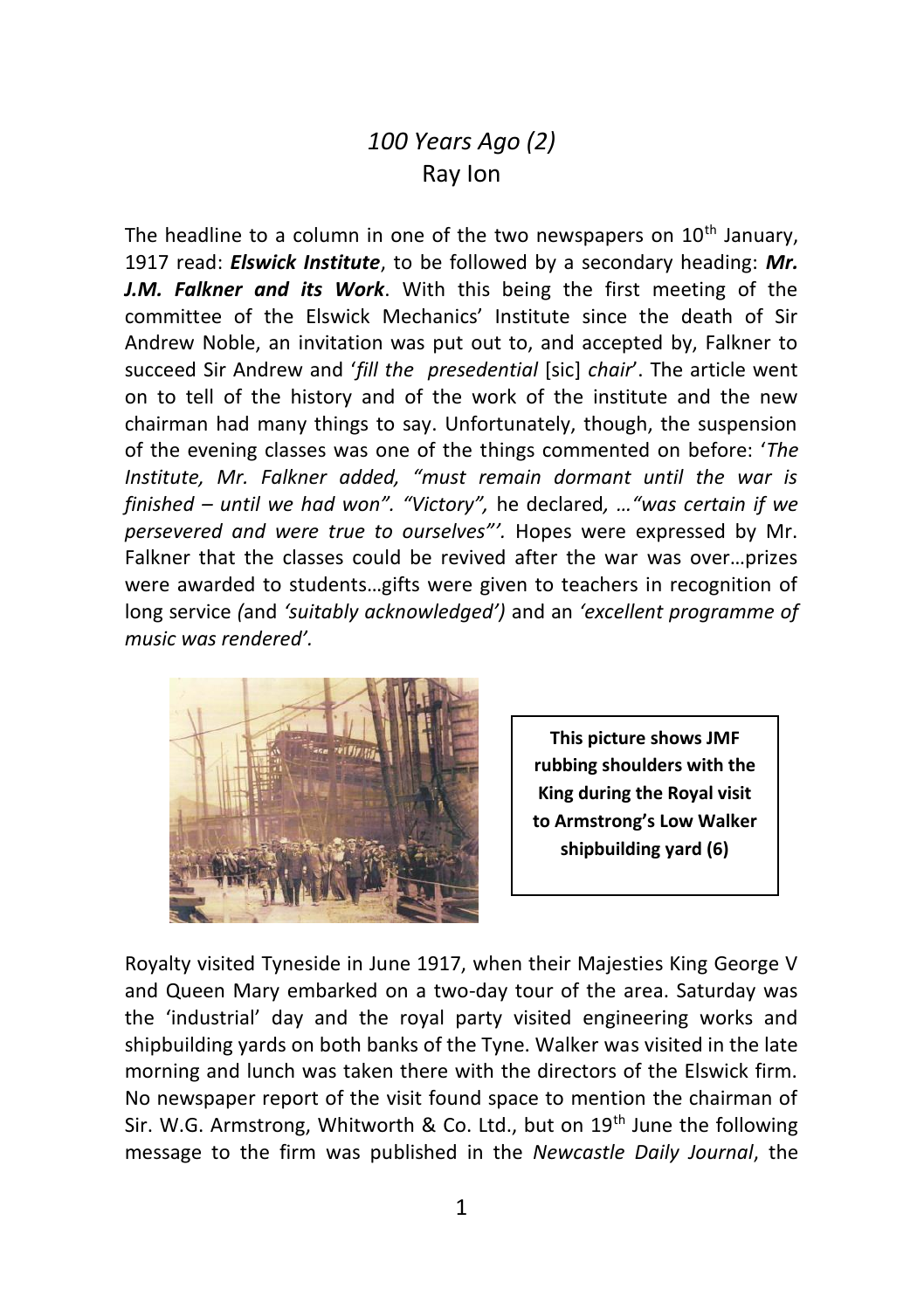headline to the article reading: *The King Thanks*, and continued with *'In connection with the Royal visit to Messrs. Armstrong, Whitworth and Co's works at Walker, and to their Naval Equipment Yard, the chairman of the company (Mr. J. M. Falkner) has received the following: Royal Train, 16th June, 1917.*

*Dear Mr. Falkner, -*

*The King and Queen desire me to thank you and, through you, your colleagues and staff, for all the care and trouble bestowed in perfecting the arrangements for their visit and for so hospitably entertaining their Majesties and suite to luncheon. It is always a pleasing function to the King and Queen to renew their acquaintance with the various organisations and establishments of your well-known firm.*

*Yours very truly*

*Clive Wigram.*



 **Clive Wigram (1873-1960)**

On 26th February, 1918 the Newcastle and Gateshead Water Company held their annual meeting. On the next day,  $27<sup>th</sup>$  February, there were a few lines in the report from the meeting in the *Illustrated Chronicle* newspaper, informing us that '*The retiring directors, Messrs. G.E. Henderson, John M. Falkner and Major J.R. Ritson were re-elected.'*

During John Meade Falkner's time with the Elswick firm, he was – without knowing whether by choice or design – a great funeral goer. So, it comes as a surprise that this research has not produced one single funeral that had been attended by Falkner. A close shave did happen though when, on reporting on the funeral of Sir William Stephenson at the Elswick Cemetery, the newspaper of 11<sup>th</sup> May 1918 listed several names who were '*unavoidably absent*' with *'Mr. J.M. Falkner*' being one of those. (Sir William Stephenson was, at the time of his death, the chairman of the Newcastle and Gateshead Gas Co., with JMF holding a position of director.)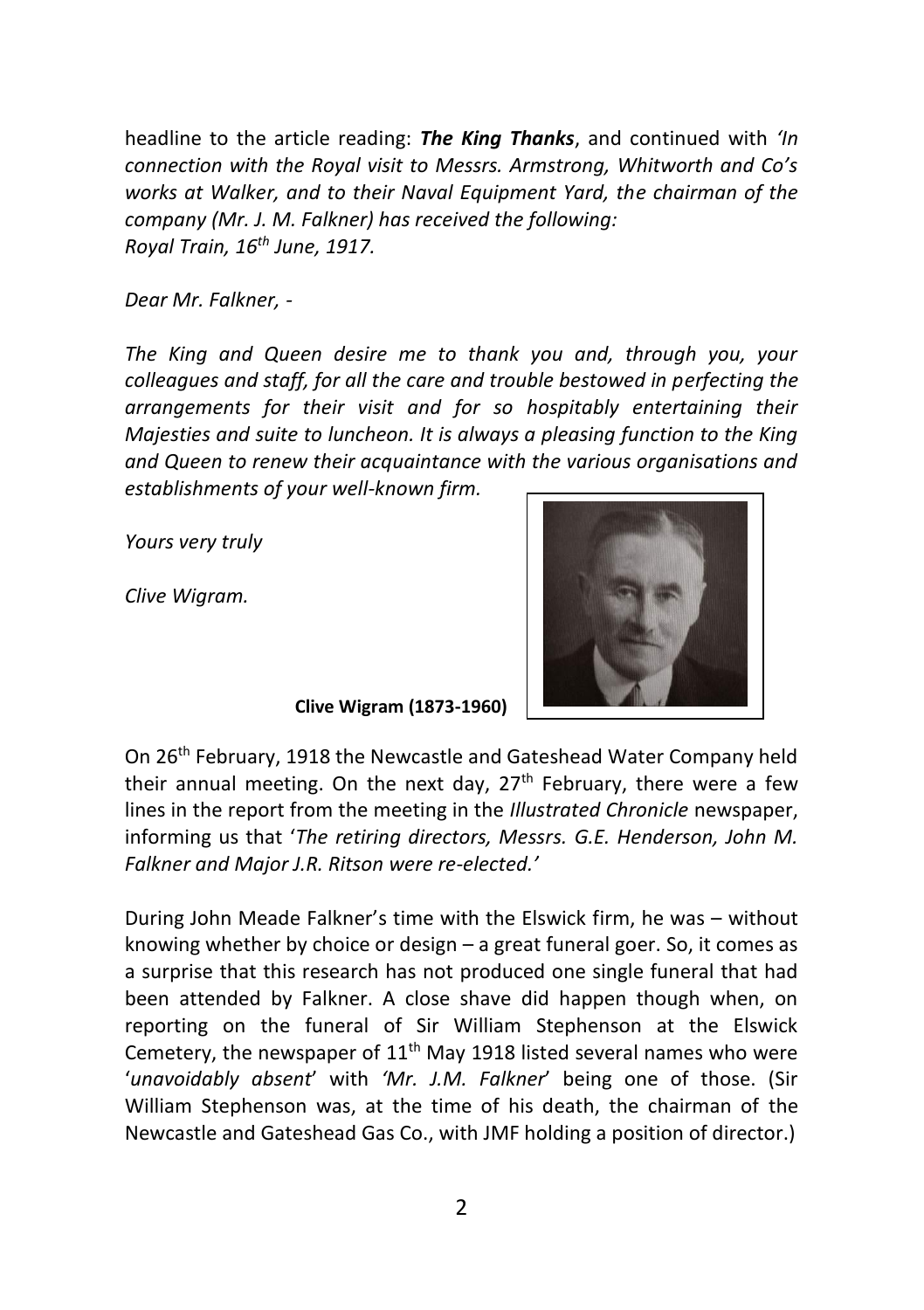At noon vesterday (15<sup>th</sup> May 1918) – but as far as we are concerned, 16<sup>th</sup> May – the barometer outside Newcastle Town Hall showed £9,122 as the amount received towards the 'Lest We Forget' effort in aid of the Lord Mayor's War Relief Fund. The newspaper article reports that the fund had just benefitted to the tune of £1,400 by the sale of tickets for a prize draw by employees of Messrs. Armstrong, Whitworth and Co., but one's attention is drawn to the last sentence of the middle paragraph, which reads…'



*The draw took place at the Elswick Institute, Mr. J.M. Falkner presiding*.' JMF's fellow director Sir Percy Girouard made the draw, with ticket No. 30,683 being first out of the hat.

**Sir Percy Girouard (1867-1932)**

The very next day, 17<sup>th</sup> May, and under the headline *Armstrong*. *Whitworth and Company's Gift of £1,000*, the newspaper was reporting that *'the Lord Mayor (Sir George Lunn) has received a letter from Mr. J.M. Falkner intimating that at their last Board meeting, Sir W.G. Armstrong, Whitworth and Co. had agreed to make a grant of £1,000 towards the fund.'* (Each day there was an update as to the progress of the fund for the "Lest We Forget Week" in Newcastle.)

Since this last date in May, a lengthy period passes with no further mention of JMF attending anything locally. He still had connections with various companies in the north east, the war (and Armstrong, Whitworth!) was very much in full swing during the summer before it all came to a climax in the November. With the victory came all manner of means of celebrations, marches, speeches and opportunities galore at this time for the chairman of the world's largest munitions manufacturer to come out and have his say...it didn't happen, however  $-$  or at least not when it should have done – and for whatever reason (ill health?) we will never know.

With the semi (press) drought of 1918 over, the 19<sup>th</sup> February 1919 saw Falkner's name re-appear again in the newspapers. The Newcastle and Gateshead Gas Co. had held their annual meeting the previous day and towards the end of the meeting it was reported that *'the retiring directors,*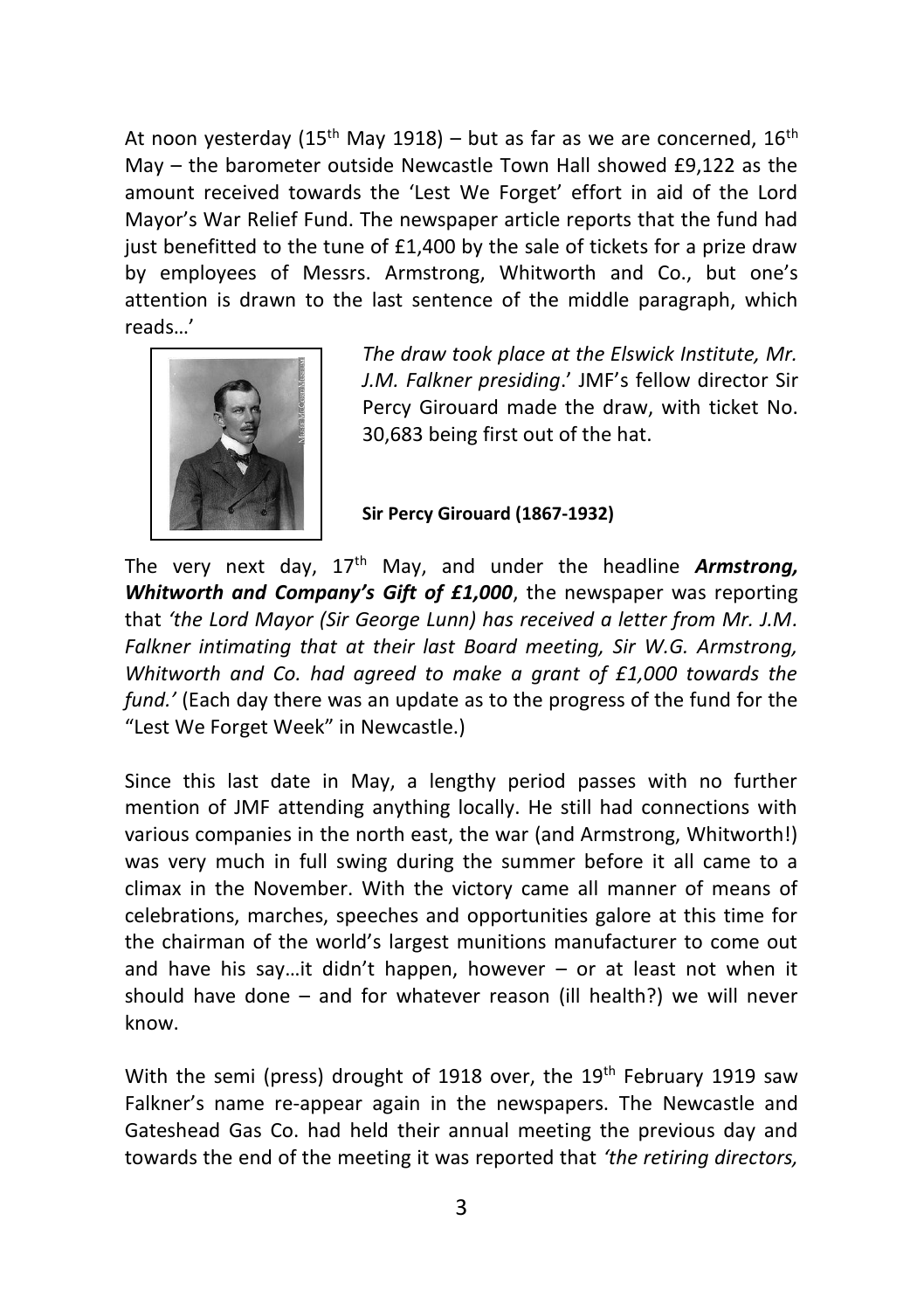*Mr. John Meade Falkner, Ald. Lancelot Tulip Penman and Lieut. Col. Wm. Henry Ritson, were re-elected*.'

The next stop was the Elswick Mechanics' Institute. The building was the venue for a retirement presentation gift of a wallet of notes and an album of photographs to the retiring Hon. Sec. Mr. J.J. Mole. The *Illustrated Chronicle* reported on 8th April 1919 that *'the presentation was made by Mr. J.M. Falkner, chairman of Sir W.G. Armstrong, Whitworth & Co.'*

On 28th May 1919, the same newspaper printed an article on the launch at Walker of an oil tanker steamer. '*Interesting speculations as to the future of armaments…an insight into the manner in which Sir W.G. Armstrong, Whitworth & Co., Ltd, are preparing to carry on in times of peace'* began the article, before it then said '*were features of a speech delivered yesterday by Mr. J.M. Falkner, chairman of directors'.* The chairman went on to say that '*he hoped shipbuilding would take the place of other specialities which seemed to be leaving them…many people thought that war construction was leaving them permanently and that it would never come back again, but [he] thought it was too soon to prophesy',* before continuing with…'*that peace would remain always undisturbed'.* He then went on to review the part played by the Elswick firm and other armament makers during the war, suggesting that now victory was gained there was '*a tendency to fling them aside like squeezed oranges. These firms had been called profiteers; nothing could be further from the fact.'* Now having to turn their attention to the production of civil material such as locomotives, marine engines, machinery, etc., he describes this as '*not letting the grass grow under our feet*'. The chairman ended his speech with his 'salesman's' hat on, when saying '*as their war material was second to none in the world, so would they make their peace material second to none in the world'.* (This was, as it turned out, to be the first time that the local press had carried any sort of comment about the war by JMF since the war ended.

The war might have ended seven months previously, but JMF continued to attend presentation ceremonies connected to the Elswick and Scotswood Workers' War Relief Fund. Monday, 16<sup>th</sup> June came two days after another gift had been presented. The gift on this occasion was a complete cinemataograph (value £350) to the Home for Crippled Children, Gosforth, with '*an interesting ceremony*' taking place on the Saturday evening. The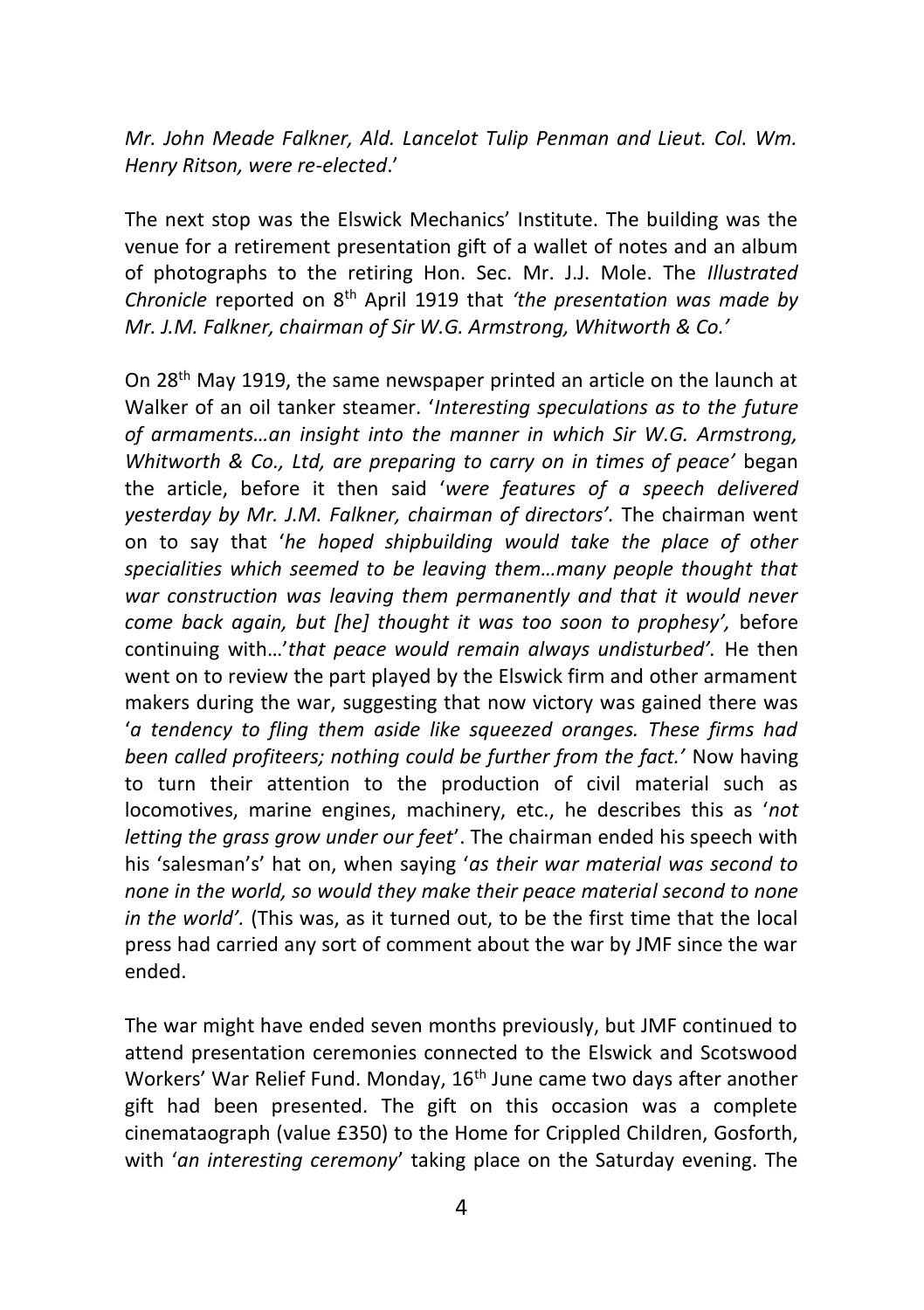ceremony was preceded by tea for the children before '*the gift was formally handed over by Mr. J.M. Faulkner* [sic]*, chairman of directors of Sir W.G. Armstrong, Whitworth & Co.'* In praising the workmen of Elswick and Scotswood, JMF said '*they had done splendidly in the way of collections for various funds during the war.'*

Short and sweet. Many words made up a newspaper article on  $12<sup>th</sup>$ September 1919, but only a few of those are relevant here now – with those words being '*in the unavoidable absence of the chairman Mr. J.M. Falkner'*. The launch of the aircraft carrier *H.M.S. Hermes* at the Walker Naval Yard was the occasion when Falkner was an absentee, so Sir Glynn West (whose name appears again 15 months hence) '*presided in the absence of the chairman'.*

All through the Great War Messrs. Armstrong's were very busy building and flying aeroplanes from their factory on the Newcastle Town Moor – which was, incredibly, less than a mile from the city centre. This article continues by telling not of aeroplanes but of the construction of another form of transport: Steam Locomotives.



**The front page of the** *Illustrated Chronicle***, showing the launch of the steam locomotive at Scotswood. JMF was on the footplate when the engine breasted the tape (bottom centre), along with Sir George Hadcock (bottom left) and Sir Vincent Raven (bottom right). A well wrapped JMF in close-up. ("I.C. photo)**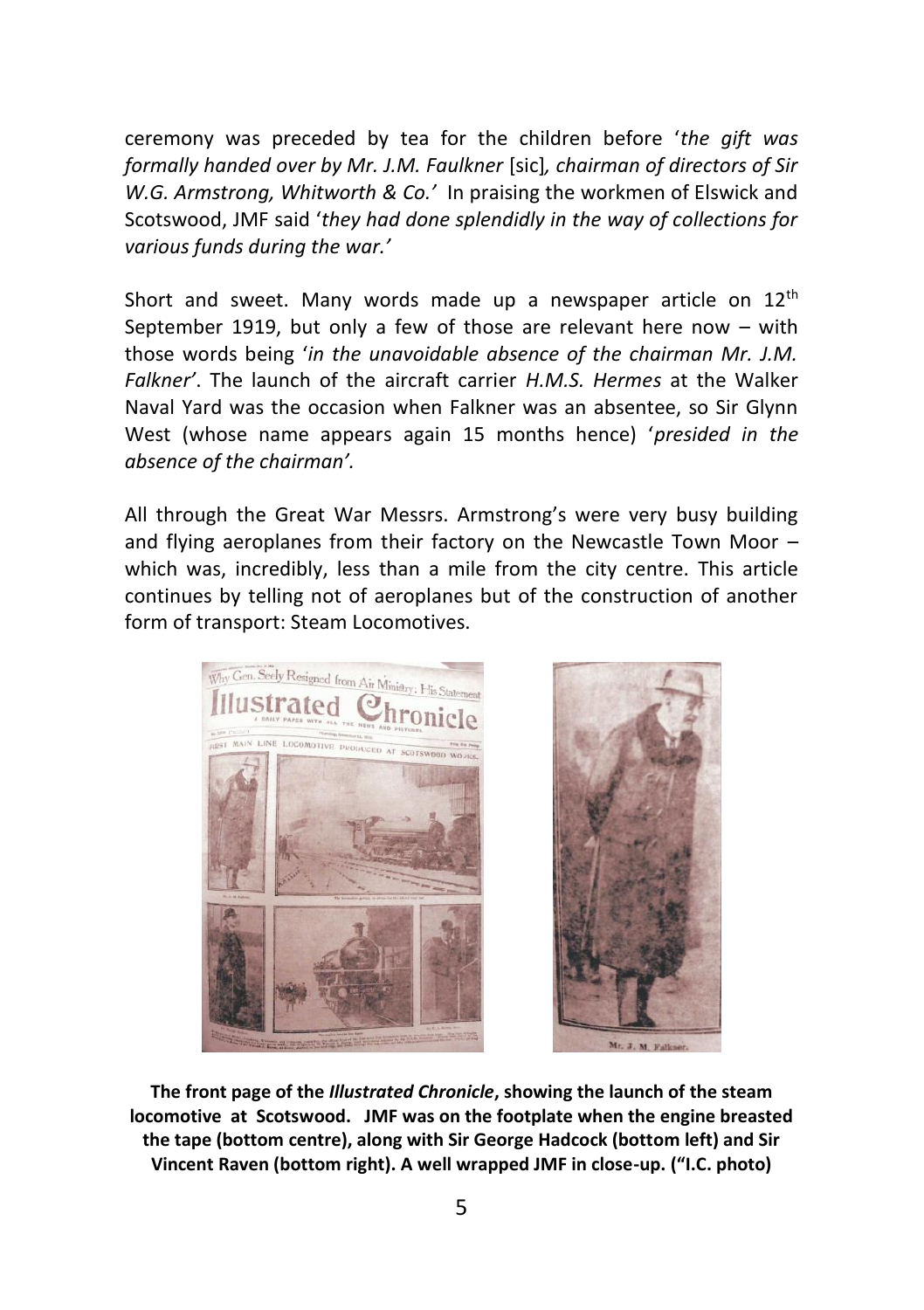Snow was falling in Scotswood the day before 13th November, when '*the first main line locomotive produced at Scotswood works started upon her first run – a distance of a few yards, when she breasted and snapped a ribbon of red, white and blue amid the cheers of the onlookers.'* The ceremony took place shortly before 3 o'clock in the afternoon and, after '*the visitors had been conveyed by special train from Newcastle Central Station'* they were '*received at the works by Mr. J.M. Falkner chairman of the directors'.* Included among the guests were Sir Vincent Raven, chief mechanical engineer for the North-Eastern Railway Co. and also designer of the engine, and it was he who '*ascended the footplate and started her on her first run'.* The *Illustrated Chronicle* had a full front page showing pictures of the event, one of these being of the chairman who, it is fair to say – judging by this photograph – very much looking his age. A celebration banquet took place that night at the Station Hotel, Newcastle, where '*Mr. J.M. Falkner, Chairman of the Directors, presided'.* The banquet seems to have been quite a jovial affair: '*Bidding the guests welcome, Mr. Failkner said "it was not the first attempt at locomotive building that Messrs. Armstrong, Whitworth & Co. had made" and, reading from notes prepared by Mr. Alfred Cochrane, the firm's secretary, told of a previous attempt in 1848 when, "from an eccentric design, they had built one called, he believed, the Flying Dutchman", which he said, amid laughter, "had not flown very far nor for very long". A second attempt, many years afterwards, he said had "borne a painful resemblance to those of their earliest efforts".'* Falkner talked of having *high ambition* for being successful locomotive builders and received a round of applause when stating that Mr. McColl would be in charge of the railway department. Other speakers spoke, glasses were raised before '*Mr. H.W. Gresley, of the Great Northern Railway Company, thanked the chairman and the directors of Messrs. Armstrong, Whitworth's for their hospitality'.*

Only a few days after the excitement of the launch of the first steam locomotive from Scotswood, the Newcastle works of Messrs. Armstrong, Whitworth & Co., Ltd. played host to the Chilean Mission. The *Illustrated Chronicle* newspaper of 15<sup>th</sup> November 1919 tells of the visiting party being '*received by Mr. J.M. Falkner, chairman of Messrs. Armstrong, Whitworth and other directors.'* – Elswick and Scotswood in the morning, Walker Naval Yard and the Low Walker Shipyard (**7**) in the afternoon, were venues for the daytime activities. Then – and without any in-depth details about speeches or whatever this time – the report just said that '*the guests were*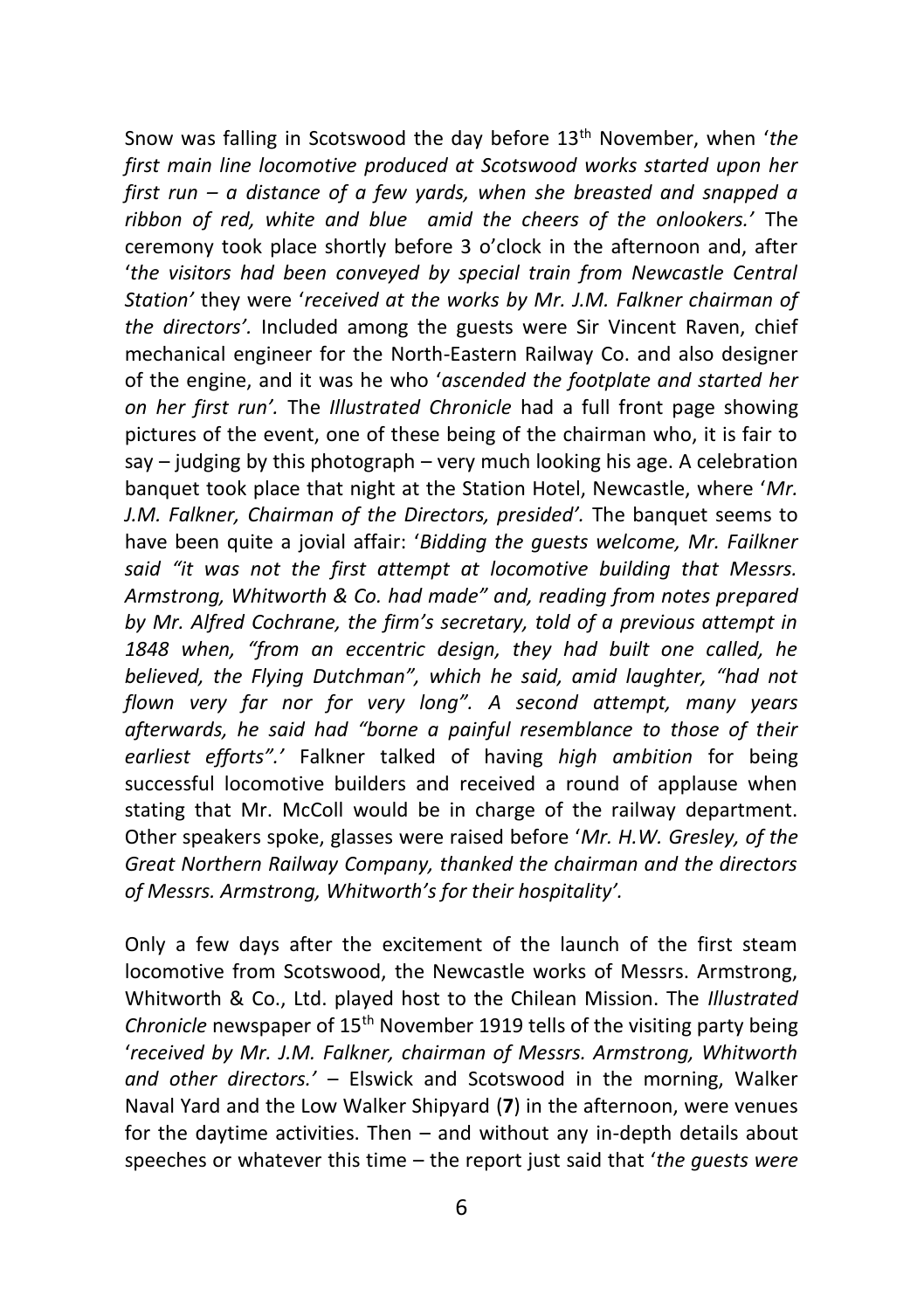*entertained to a banquet at the Central Station Hotel in the evening when Mr. Falkner presided'.*

*Roseate Outlook for Future of Messrs. Armstrong and Whitworth's*, read a secondary title to a newspaper article published on 24<sup>th</sup> November 1919. The article began with the words '*An optimistic survey of the future was made by Mr. J.M. Falkner, chairman of directors, who presided at the twenty-fifth ordinary general meeting of Messrs. Armstrong, Whitworth and Company, Ltd., held at the Mechanics' Institute, Elswick, on Saturday'.*  The Chairman then, though, was soon an apologetic mood. When he had last spoken to them he had said he "'*expected they would be in a position to present a balance sheet within two to three months. With the Armistice, however, came a fresh series of difficulties so far as the Company's accounts and finance was concerned, chiefly connected with the cancelling of orders by the Ministry of Munitions and the Admiralty."* Undeterred, he said *"he should again be compelled to move the adjournment of the meeting until such time as the accounts could be completed and presented",* and ended this opening session by asking them to understand that "*the position of the company is still abnormal and they must realise that it would be at least some months before it could revert to regular procedure of a public company". After this, positivity was now the theme, as, commenting on the share dividend, he was able to announce that "they saw their way to maintain their present rate of dividend for 1919"*, and gave reasons for hoping that they would be able "*to maintain it for 1920 as well."* The good news continued with more reasons to be cheerful with, in Falkner's words, *"their new departments already delivering material and earning revenue…peace work was in full swing…their great shipyards at Walker were fully employed…many orders had been received for locomotives at adequate prices"* and, with all the new departments in full working order were "*prepared for an output nearly three times as great as their output was before the war."* To finish, '*the chairman then proposed "that the meeting stand adjourned until such time as the accounts for the year 1918 are ready for presentation"',* and, without argument '*it was agreed to'.* An extraordinary general meeting followed, which dealt with the increase in the capital of the Company and the creation of new Ordinary shares. The article ended '*On the proposal of the chairman, seconded by Sir Glynn West, the resolution was adopted.'*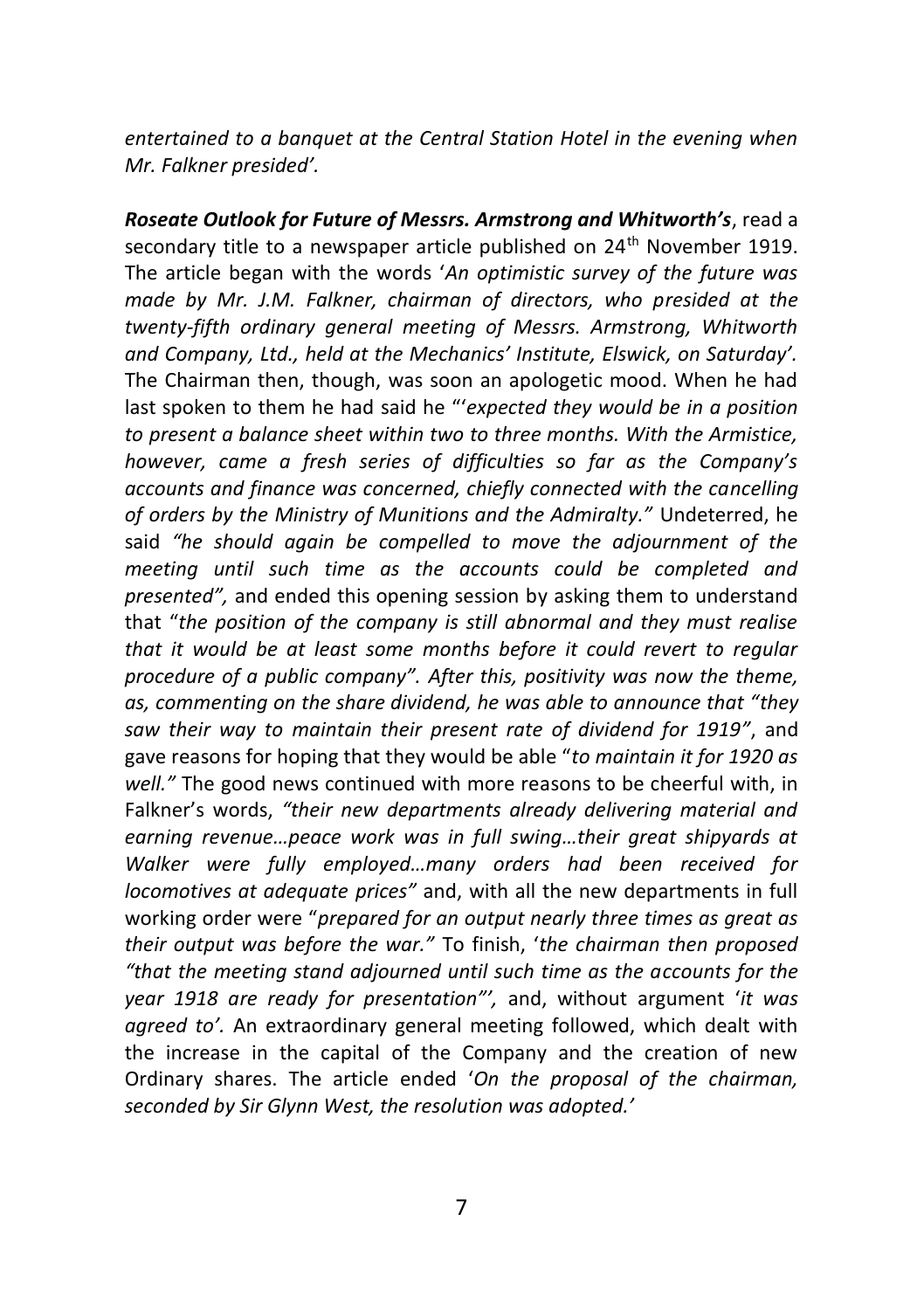Another 'string to Falkner's bow' was announced in the press on  $12<sup>th</sup>$ March, 1920. The brief announcement read: *'Mr. J.M. Falkner, chairman of Sir W.G. Armstrong, Whitworth and Co., Ltd., has consented to become president of the Elswick Works Orchestra'.*

The headline to a newspaper article on 3rd May, 1920 read *Quicker Trips to Norway*. The Bergen Steamship Co., would certainly be hoping so after witnessing the launch at Low Walker of the steel-screw passenger steamer, *Leda*, for their service between the Tyne and Norway. The Lady Mayoress of Newcastle christened the vessel and the paper reported that '*Mr. Falkner presided at the after-proceedings, when refreshments were served'.*  He then '*proposed success to the* Leda *and the health of the Lady Mayoress',* talked of the '*affinities'* between the '*Norwegian nation and ourselves'*, before declaring that "*the gallantry of the Norwegian mercantile marine during the war, and that it, like that of the British mercantile marine, had commanded the admiration of the world".* The shipyard manager closed proceedings with the presentation of a silver cup to the Lady Mayoress.



**row. Mrs. Evelyn Falkner is second lady from right in front row. ("I.C." photo)**

Still on the river, but upstream at the Walker Naval Yard, another launch tool place on 20<sup>th</sup> May. The picture above was taken during the launch ceremony of what the newspaper thought might be the '*Launch of the Last Warship from Private Yard'.* The warship in question was the cruiser, *Emerald*, and she was christened by Lady Craig. A customary religious service was observed before '*light refreshments were afterwards served in*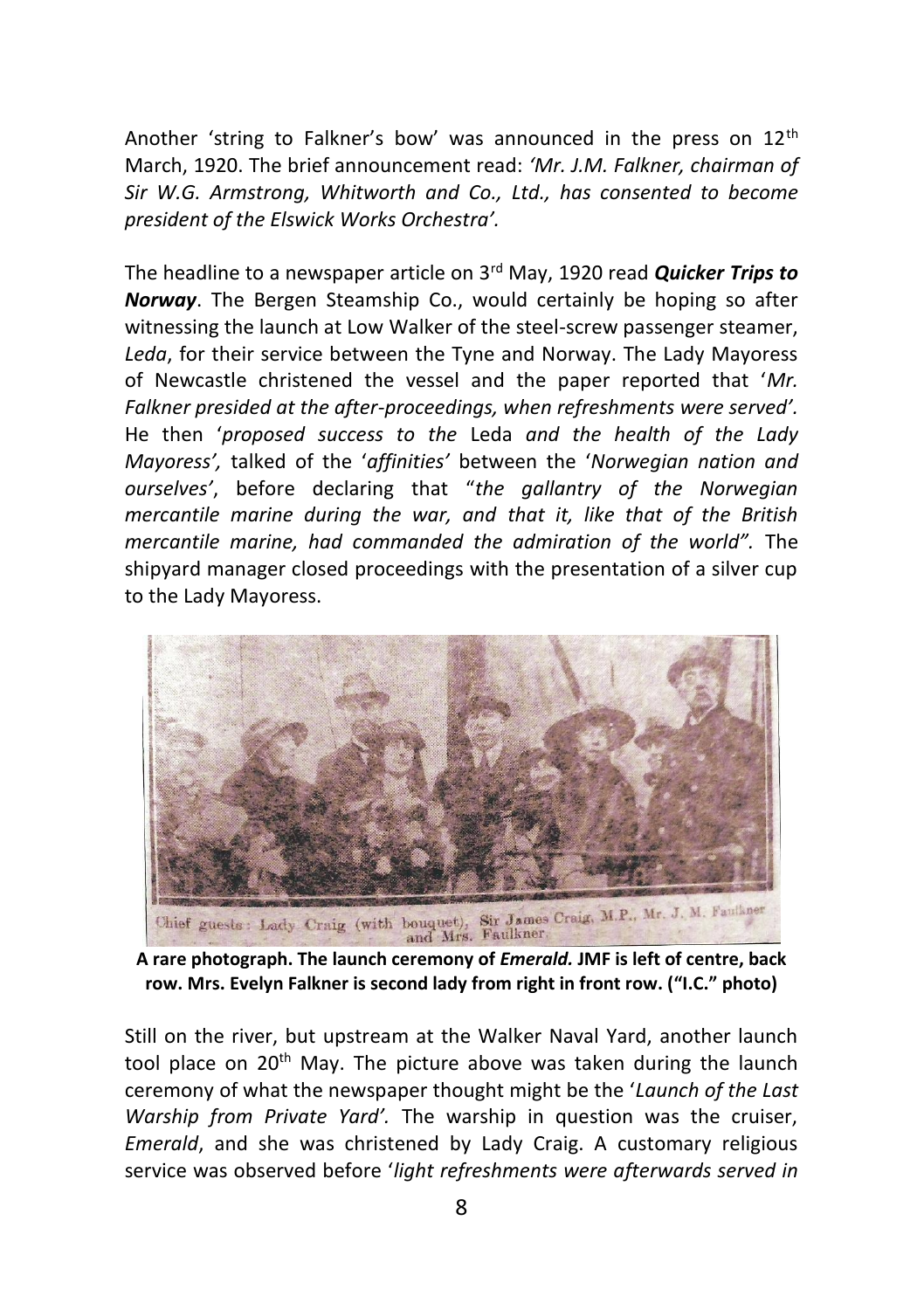*one of the dining rooms'* where *'Mr. Falkner presided'* and proposed *"success to the* Emerald *and the health of Lady Craig"*. He continued by talking of ships and names and other things and concluded by saying that he hoped *"the* Emerald *would take her place among the stately vessels of the British Navy and the silent police of the world".* He then '*presented Lady Craig with a diamond pendant as a souvenir of the occasion'.* Could this have been the final presentation that John Meade Falkner made on behalf of the Elswick firm in his capacity as chairman? (Having a photograph of Mr. and Mrs. Falkner together is almost unheard of and, with this being the only newspaper one that we know of, it is unfortunate that it has been partly spoilt by the incorrect spelling of their name.)

The date overleaf was the only time that the Falkners were mentioned in the press as being in the company of each other. In the five and a half years that covered this research, Mrs. Falkner's name was to appear in the press on only two other occasions. Three weeks before a flag day (but to be known as Sailors' Day and was '*in aid of the children of naval officers who had lost their lives in the present war'*) was due to be held in the Newcastle district, there was notice in the *Newcastle Daily Journal* on 4th October 1916 stating '*the following ladies have promised their patronage'.* Amongst some fairly highfalutin names (which included the Lady Mayoress) and others (Rowell, Hunter, Mitchell, Dalgleish etc.) from local shipping businesses was '*Mrs. T. Meade Falkner'*. That was the first occasion; and the second was when a war food exhibition took place in the Naval War Depot, Market Place, Durham, on Saturday, 5<sup>th</sup> May 1917. This was reported on 7th May. The aim of the exhibition was '*to bring home to the public the value of certain substitutes, to supersede as far as possible the staple articles of food which are at present scarce and expensive*'. The same newspaper reported that '*Mrs. Meade Faulkner* [sic]' was one of the '*ladies of the city and district who contributed a variety of dainty and wholesome dishes showing how food may be cooked and handled so as to keep within the rations allowed by Government.'* Mrs. Hensley Henson and Mrs. A.E. Luxmoore were two of a number of other ladies present.

After her war work had finished, the Liverpool-built, Cunard owned *Aquitania* came to the Tyne and spent the next seven months at the High Walker yard of Sir W.G. Armstrong, Whitworth & Co, undergoing an extensive refit, which was to include being converted to oil-fired power, before resuming her place on the Cunard passenger service. She left the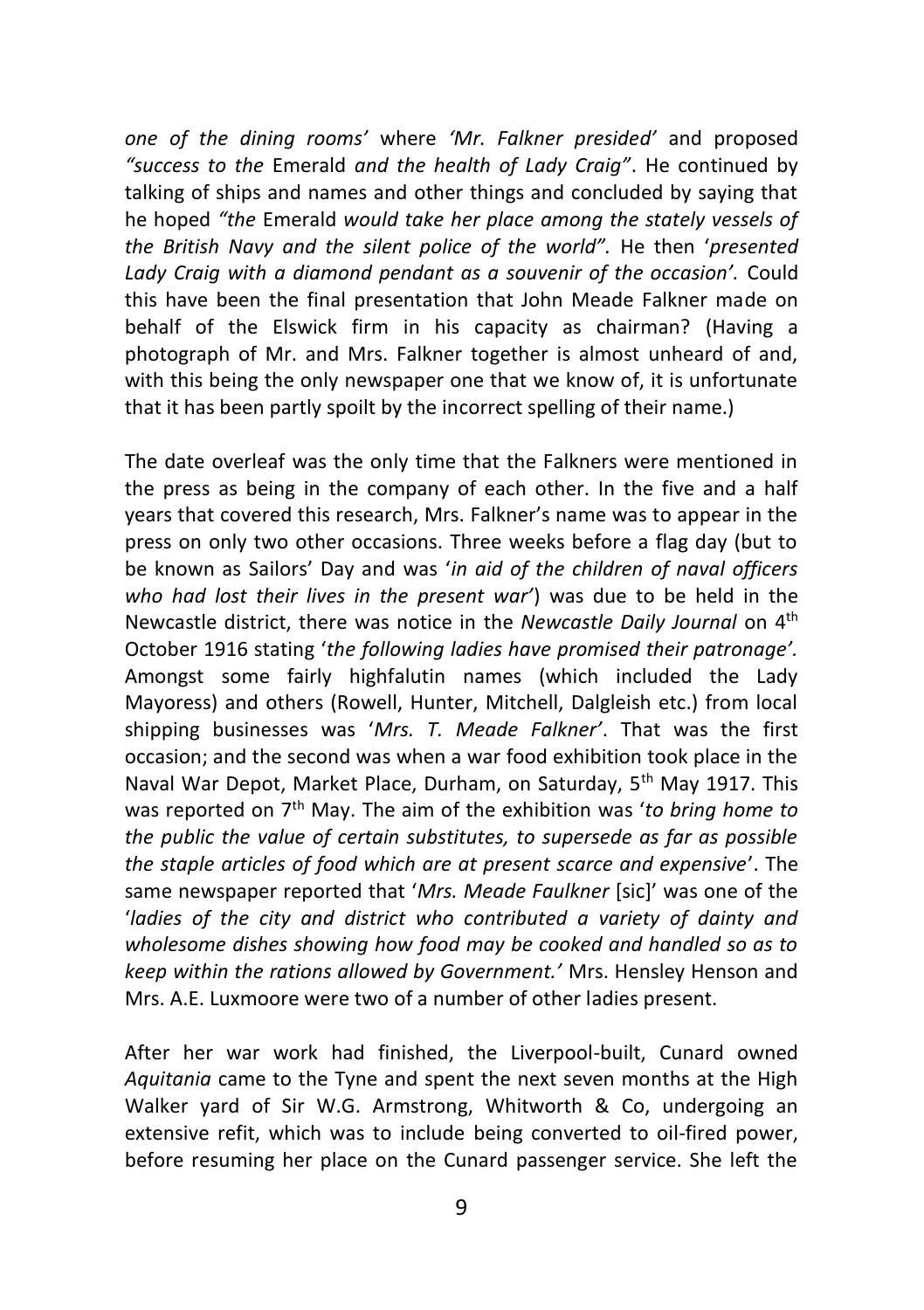Tyne at noon on Saturday,  $26<sup>th</sup>$  June and sailed north – her eventual destination being the Gladstone Dock, Liverpool – a journey of some 800 miles. Before noon on Sunday, the Western Isles had been navigated and over half the journey had been completed. By now, the *Aquitania* was '*ploughing majestically on her way'* down the west coast at an average speed of 18 knots; she dropped anchor off the Mersey twenty-four hours before readers of the *Illustrated Chronicle* were able to read the report of this trial trip. The report was published in the Tuesday morning newspaper of 29th June 1920. The Cunard Company had invited '*a large number of guests'.* The Lord Mayor of Newcastle and the Mayor of Southampton were the first two guests to be spoken of, followed immediately by '*Mr. J.M. Falkner (chairman)*'. Two of JMF's Elswick colleagues who also made the trip with him were Sir George Murray and Mr. A.H.J. Cochrane. A very enjoyable time must have been had by all as '*From the time the* Aquitania *left the Tyne until she arrived in the Mersey the Cunard officials did all they possibly could to entertain the visitors and make them comfortable.'* Saturday's entertainments included sports on the afternoon and a smoking competition in the evening. The following day a swimming competition took place in the large covered-in bath and the evening time was taken up with a prize giving ceremony. For some, the '*see breezes'* were enjoyed (with there being no mention of any scotch mist), as passengers obtained '*charming views of the rugged islands.'*



*Aquitania* **leaving Walker. JMF was on board as she sailed down the Tyne**  *en route* **to Liverpool. ("I.C. photo)**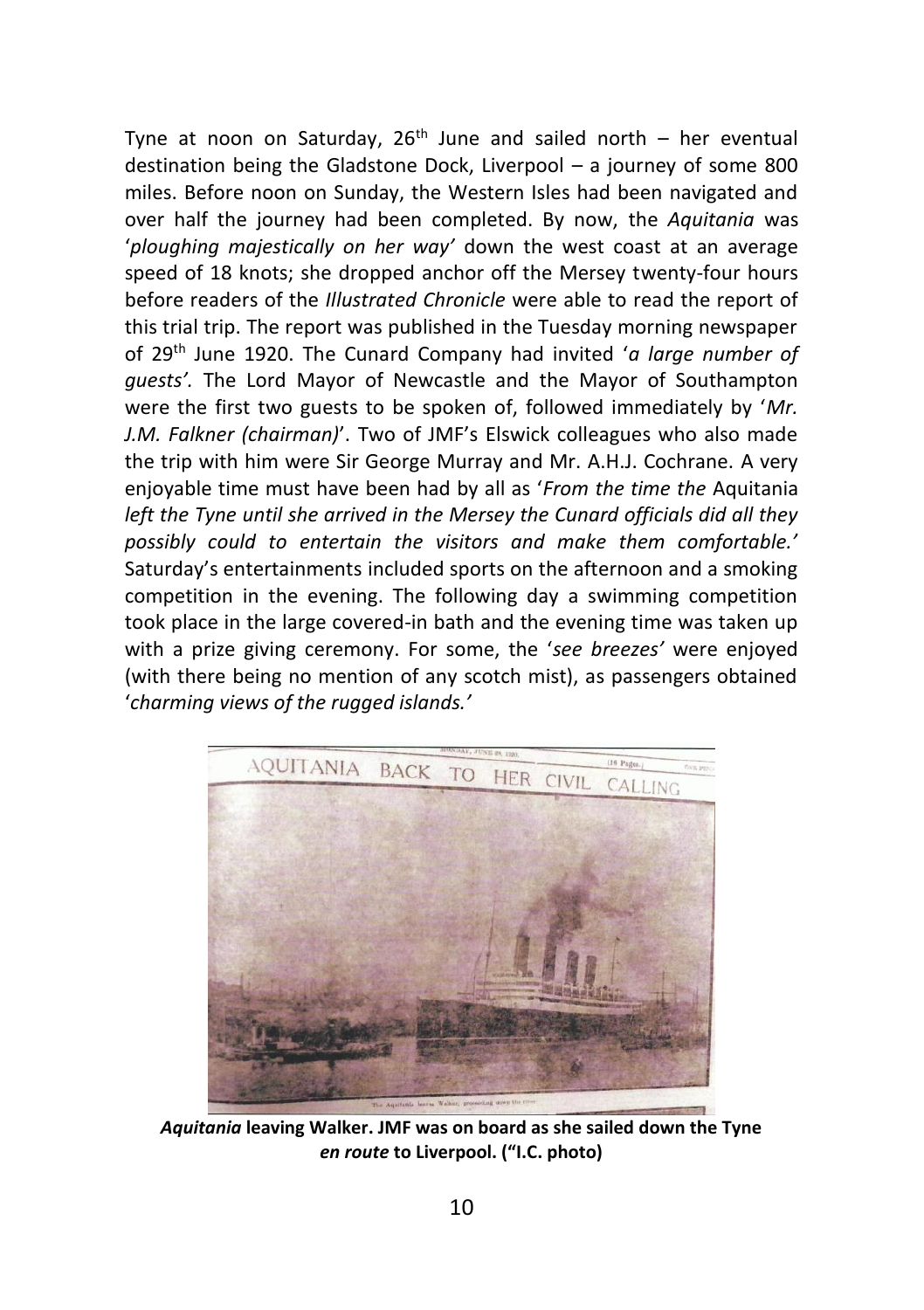Every luxurious part of the vessel had been renovated, such as the Palladian lounge, the staterooms, the Louis XV restaurant and the drawing room – and the library! It was a successful trial and the *Aquitania* returned to her passenger service duties on 17<sup>th</sup> July.

Meanwhile, the *Newcastle Daily Journal* on 12th July carried on their financial page a large advertisement giving notice of a new share issue. *'Ordinary shares', 'preference shares', 'share capital', 'debenture stock'* were some of the words that came before a list showing the names of the directors of the company. Heading the list of directors was '*John Meade Falkner, Esq., Chairman'*. This would be the final time that this research would see (in print) those successive words.

Part 1 of this article, published in the July 2015 Journal, began with the words '*Over one hundred years have now passed…'.* On the 18th December 1920, ninety-five years ago, the *Illustrated Chronicle* announced the retirement of the chairman of the Elswick firm. Under the headline *Elswick's New Head*, the first paragraph read: '*An important change is announced in the chairmanship of the board of Sir W.G. Armstrong, Whitworth and Co., Ltd., of Newcastle. Sir Glynn Hamilton West succeeding Mr. J.M. Falkner, who, acting on medical advice, is resigning the position.'* Further paragraphs dealt with the life of the new chairman (considerably more, in fact, than when it told of the new chairman in 1915), until the article closed by returning to Falkner with details of all that one knows about JMF's life up to that point in 1920. Along with a list of the various honours that were bestowed upon him, it also said, with a lack of appreciation, '*Mr. Falkner has a reputation as an author'.*

'*Mr. Falkner'* was very much unappreciated in another sense. During all his working life in Newcastle, he either worked for, with, or was surrounded by 'titled' colleagues – some of the more well-known being Lord Armstrong, Sir Andrew Noble, Sir Percy Girouard, Sir Philip Watts, Lord Southborough, Sir Glynn Hamilton West, Sir Albert George Adcock, plus various members of the Rendel family. He was also in regular contact with others, such as the Duke of Northumberland, Sir Charles Parsons and Sir William Stephenson. In fact, the list is endless. Moreover, there would be many more who had been awarded 'nothing more' than one of the British Empire honours. Whilst researching for this article, one encountered – at various times in the year – the list of honours to be awarded by the King.